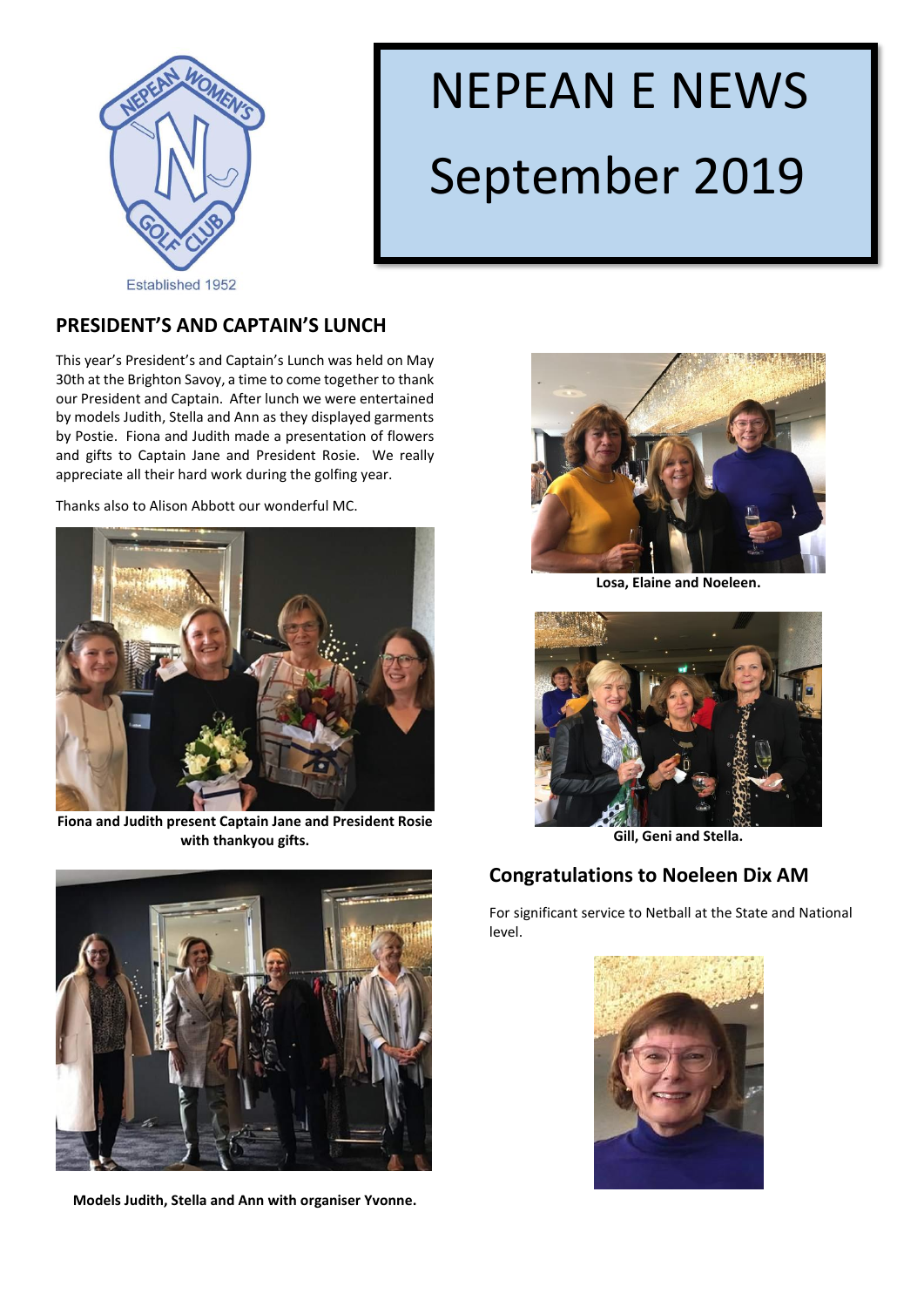#### **2019 NEPEAN CLUB CHAMPIONSHIPS**

In wonderful Spring weather the Club Championships started with a field of 24 players. In A Grade Penny Price made a great start with a score of 90, in B Grade Yvonne Lord had a fantastic 95 and in C Grade Sandy Wannachet scored 106.



**The girls with the club's lowest handicaps led the Championship field out - Venora, Fiona and Penny!**



**9 Hole girls, Barbara, Sue, Judy and Carmel.**

A windy start to the second round provided some great scores, in A Grade Tessa Killmister with 89 and Venora Smith 91. Eleanor Douglas scored 105 in B Grade and Riky McIntosh had the best C Grade score of 116.

There was a great turnout of Players and Members to watch the final round of the Club Championships. Thank you to Riky McIntosh and Margaret Gobolyos for checking all the final scores.

#### **2019 Club Championships**

**Club Champion: Venora Smith Runner up: Tessa Killmister B Grade Champion: Yvonne Lord Runner up: Jane Belcher C Grade Champion: Sandy Wannachet Runner up: Carol DeKievit Best Nett: Tessa Killmister Putting: Eleanor Douglas 9 Hole Champion: Sue Callil** 



**B Grade champ Yvonne and Club Champ Venora.**



**Rosie and 9 Hole Stableford Champ Sue.**



**A special thank you to John Killmister and Gerry De Kievit for cooking the BBQ.**

Many thanks to Jane and Fiona for organising the Club Championships - 3 weeks of counting all our strokes and putts! Thanks also to Rosie and the Committee for the final day celebrations and presentations to our Club Champions.

Please go to our Facebook page for more photos of the Club Championships.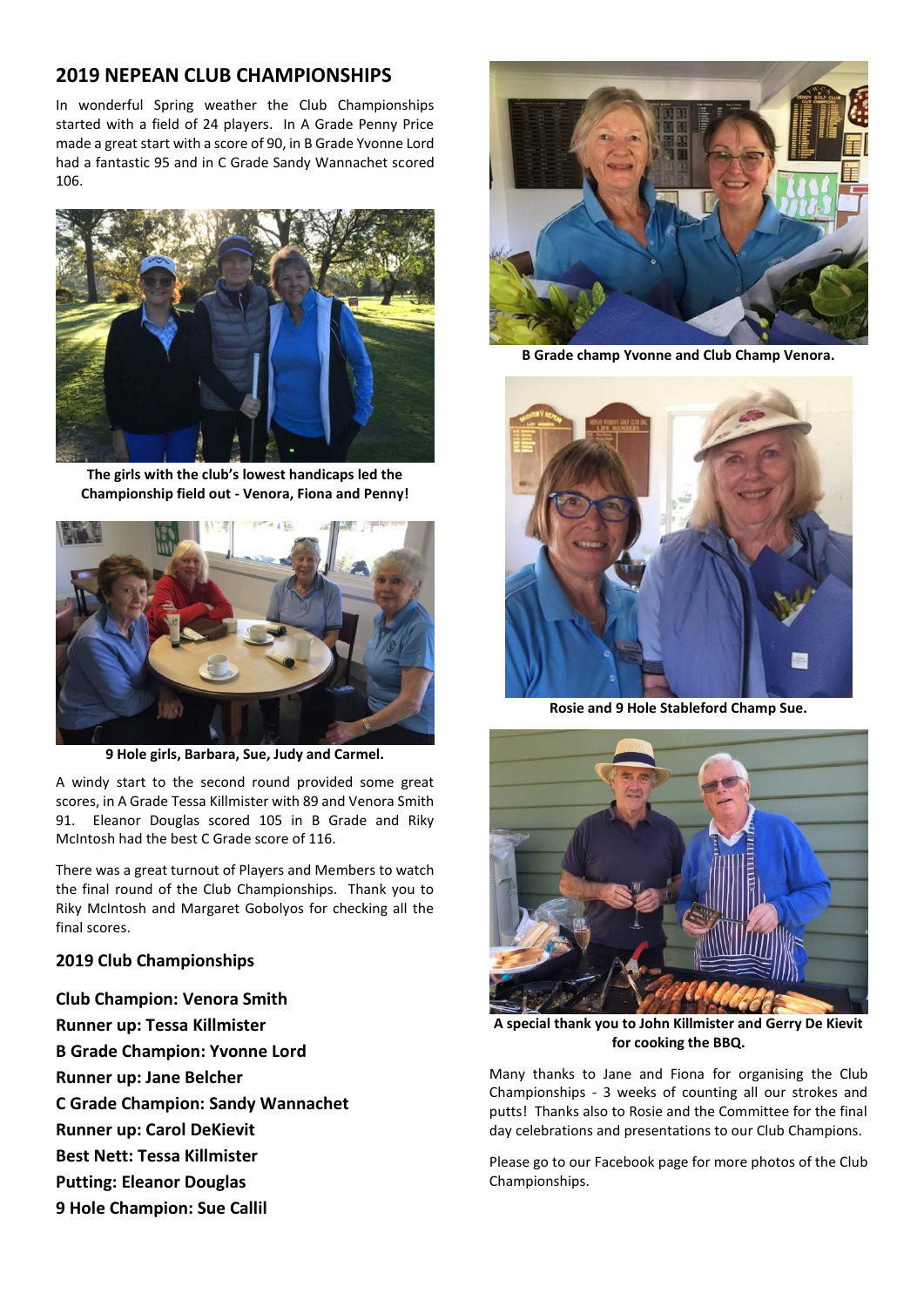#### **NEPEAN GOLF CLINICS**

Over the last six months the Club has sponsored five On Course Golf Clinics run by Travis and Zac. More than forty members took the opportunity to attend the clinics which focused on ways to deal with difficult holes, shot selection around the greens and playing the course smarter - all things that help to keep our scores down and to assist with pace of play. Thank you to Jane for organizing the Clinics.



#### **CLUB NEWS**

#### **Annual Fees**

Your annual fees are now due. **Please pay by direct debit to the club account with your surname as the reference.** 

#### **NAB BSB 083-231 Account 74 878 7755**

Or send your payment & the payment slip to: The Treasurer, Nepean Women's Golf Club Inc. PO Box 9157 BRIGHTON 3186.

#### **Missing in action, get well soon and congrats!**

Best wishes to those members who have been unwell and to those travelling overseas. We hope to see you back at the club soon. Congratulations to all our new Grandmothers, the trophy now has a lot more contenders!



**Sue McEniry recovered from her first hip surgery then went and had the other hip done, hope to see you back at golf soon Sue!**

#### **NEW MEMBERS**

Please welcome five more new members to Nepean - Penny Paton, Linde Mohr, Annabel Hunt, Michelle Towstoless and Jane Scott-Price. With the wonderful influx of new members it might be a good idea if we all wear our name badges helpful for the new girls and the old girls!



**New member Penny Paton with Cathy and Rosie.** 



**New members Denise Armstrong and Annabel Hunt.**



**New member Michelle Towstoless with Lorraine Ranford at the August Monthly Medal day presentations.**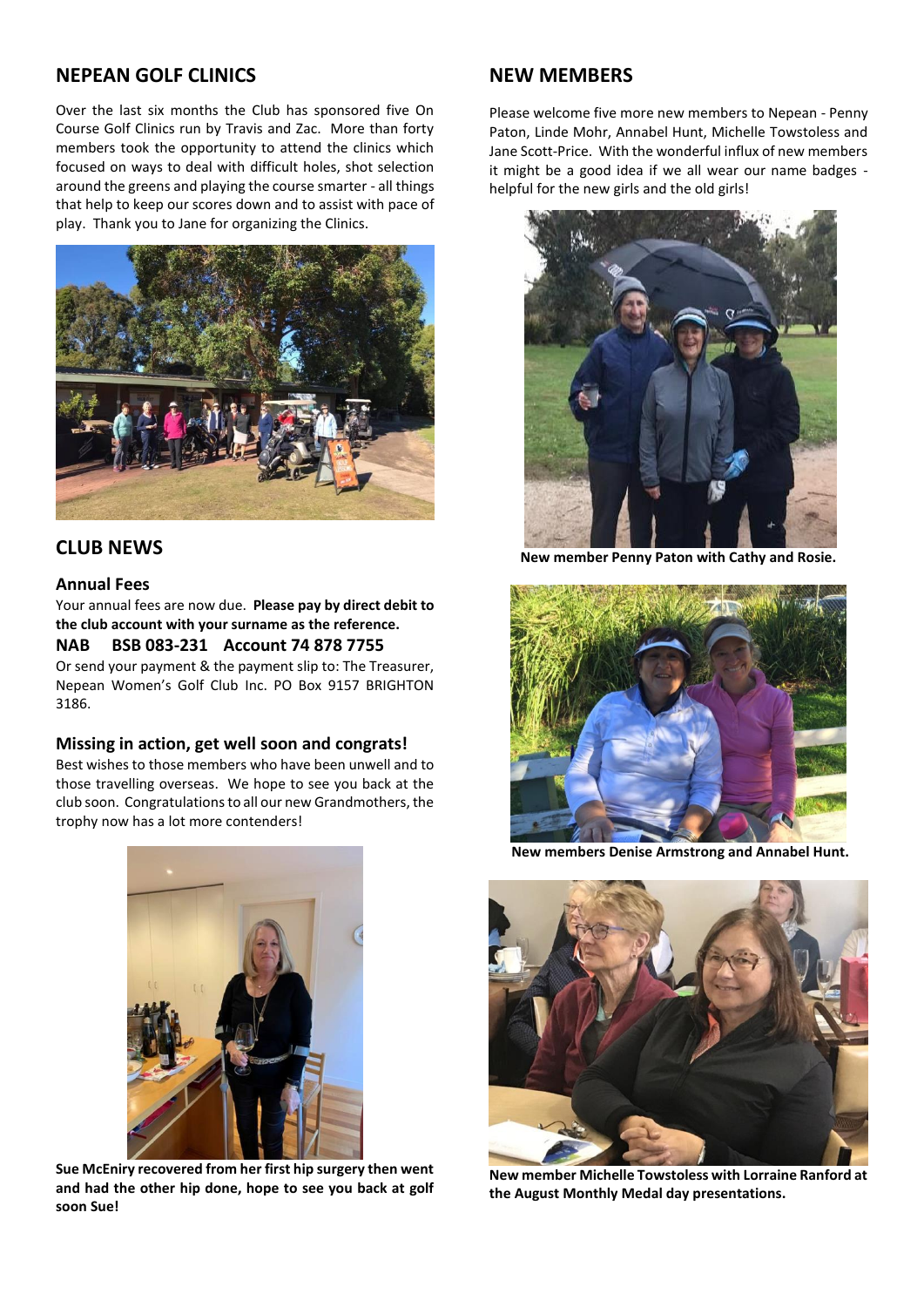

**New member Jane Scott-Price with Gill Perkins.**

## **TABLE DUTY**

Please remember your table duty. As we have a large number of new members this year we are endeavouring to have them all do table duty in the latter half of the year with an experienced member to teach them the ropes, of course. If you need to make a change to your Table Duty date please contact - **Margaret Gobolyos - 0409 192 399**

#### **Always check the updated table duty roster on the website.**

 **[www.nepeanwomensgolf.com.au](http://www.nepeanwomensgolf.com.au/)**

#### **NEPEAN FACEBOOK PAGE**

Please join the Nepean Women's Golf Club Facebook page to keep up to date with club and member news. This is a closed group and you need to access it by asking to join! It's a fun way to keep up with all things Nepean!!

#### **NEPEAN SPONSORS**

**GOLF PROFESSIONAL TRAVIS HARRISON now based at Spring Valley Golf Club HOUSE OF GOLF at the DFO Outlet complex THE BUXTON GROUP THE BRIGHTON SAVOY LMS**

Our sponsors generously support Nepean through donations, by providing raffle prizes, monthly golf prizes and trophies. Please support them if you can!

## **NEPEAN CHARITY DONATIONS**

Your Charity donation included in your annual fees along with other money raised during the year enable Nepean to support the following charities.

**Connor's Run St Kilda Mums Share the Dignity Ovarian Cancer**

They are all very appreciative of our annual support.

#### **WHAT'S ON!**

## **Thursday September 26th**

Team Event - Sportiball Golf & Secret draw for pairs

## **Wednesday October 16th**

Brighton Shield Matchplay **BRIGHTON TO HOST NEPEAN** Please add your name to the registration sheet

# **Thursday October 24th**

Margaret King Matchplay final must be played by this date NEPEAN FOURSOMES - find a partner for this team event

## **Thursday November 7th**

Medallist of the Year playoff Final day for the Birdies, Gobblers and Eclectic Competitions First Tee time changes back to 7.30am

## **Thursday November 14th**

9 Hole competition followed by the **AGM at 11am in the Pavilion**



Please leave your donations for the Christmas Hampers in the basket in the Pavilion.

# **Thursday December 5th**

Final Day - 9 Hole Golf Competition followed by **Christmas Lunch at The Brighton Savoy at Noon**

## **Thursday December 12th**

Summer Golf starts - 9 Hole Competition Tee off from 7.30am

## **Friday January 10th 2020 at 5pm**

#### **MIXED 9 & DINE GOLF**

More information to follow in early January but save the date for a new and fun Nepean event

# **Thursday January 30th 2020**

End of Summer golf celebration

# **Thursday February 6th 2020**

Opening Day at Nepean - 7.30am tee off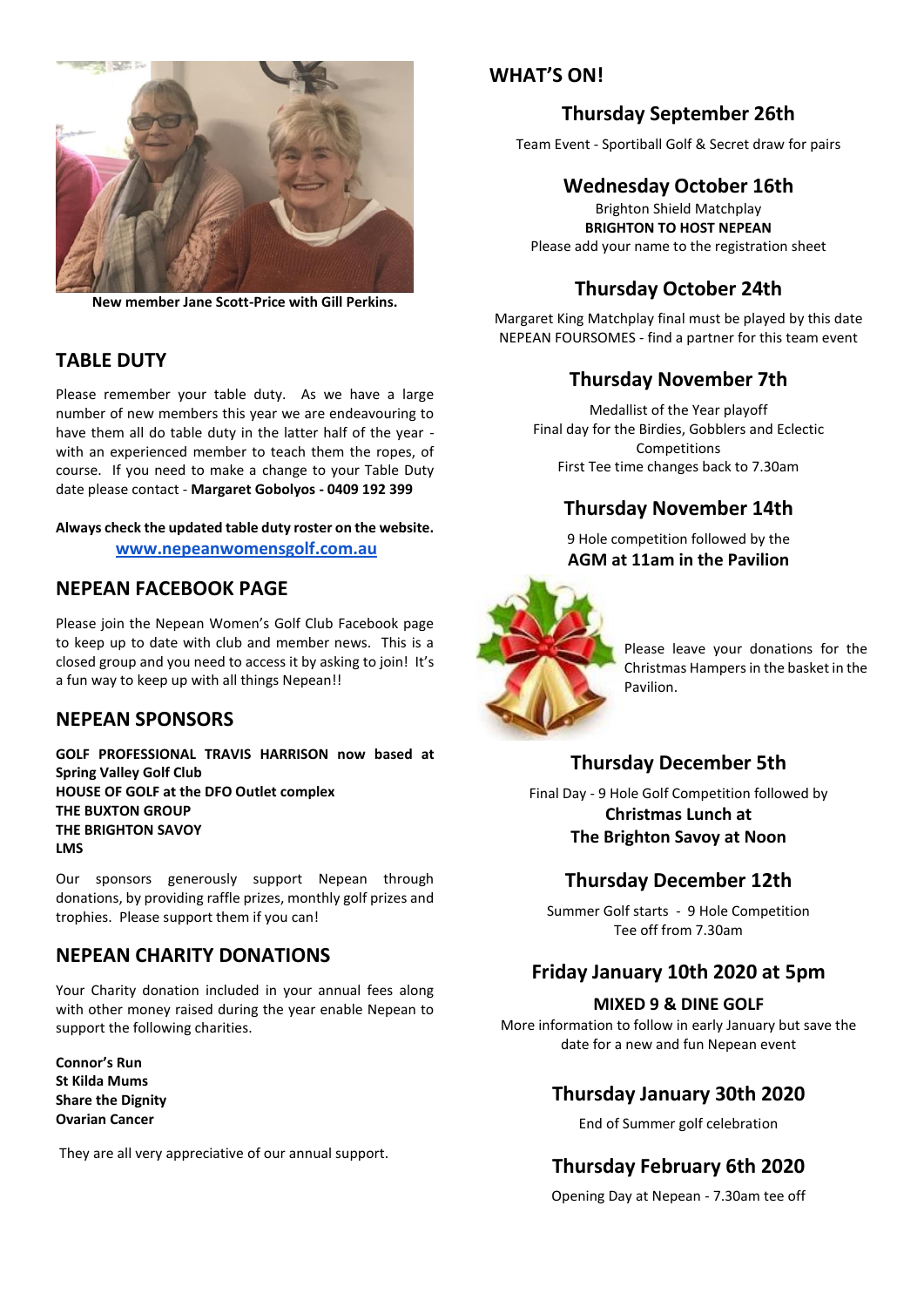## **PAVILION RENOVATIONS**

Following an audit from Bayside Council (the owners of our Pavilion), asbestos was found in some of the internal walls. In late June some able bodied members moved all the contents so the work to remove the asbestos could begin.



The Pavilion looked more like a crime scene than a renovation at first. During this time we operated out of the Pro shop - not ideal due to the small space but at least it was close to the new coffee machine!



As well as refurbished and repainted walls a new kitchen was installed and a reverse cycle air-conditioner, which will be great in the summer months. Thanks for your patience whilst the work was being done and thanks to the Trustees for all their hard work in organising and overseeing the tradies and the council red tape!



## **LMS & COURSE NEWS**

Travis Harrison has parted ways with LMS and it was a great turnout of members on our August Medal day to say farewell and thank him for all that he has done for Nepean over the last 10 years.

The good news is that he is not going too far - relocating his Golf Academy to SPRING VALLEY GOLF CLUB. He will continue to support Nepean with the Most Reduced Handicap prize and he will be offering lots of clinics and lessons at his new home - please support him if you can.

Please make yourself known to Nick Tuddenham, the new Brighton Golf Course Coordinator. He has big shoes to fill, but we trust our Nepean girls will make him feel welcome.

#### **July 1st - Increase in Green Fees**

Adult 9 & 18 hole fees up \$1 to \$26 & \$36. Concession fees up \$1 to \$20 for 9 holes & \$27 for 18 holes. Cart hire for 9 & 18 holes remains the same at \$25 & \$42. The annual Platinum Card has gone up \$51 to \$1450. The 6 month Platinum Card remains the same at \$899. The 'Buy 7 Get 8' offer is still available but has increased slightly.

# **FLAG STICK IN - FLAG STICK OUT!**

The introduction of the new rule of leaving the flag stick in the hole when you are putting has increased the speed of play on the putting green, but unfortunately it has caused a lot of damage to the hole as we retrieve the ball.

Here is a great way to minimise the damage! Whatever method you use please be mindful and careful of the damage that can occur to the hole!



#### **HOW TO RETRIEVE THE BALL WITH THE PIN IN TO AVOID DAMAGING THE HOLE:**

Scoop the ball up in your fingers from the opposite side. Gently lift the ball up along the flag stick to avoid damaging the grassy edge of the hole.